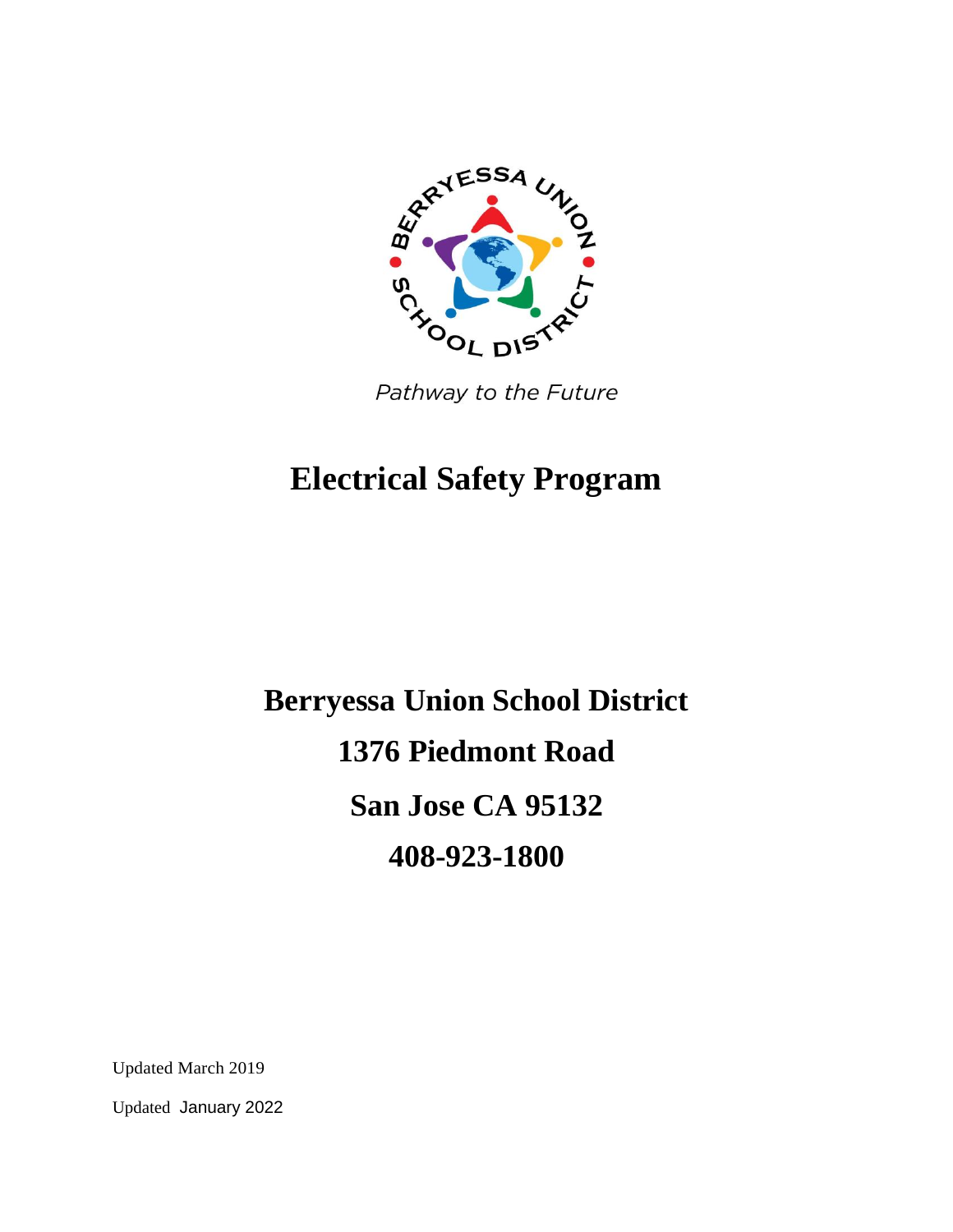## **ELECTRICAL SAFETY PROGRAM**

### **INTRODUCTION**

Electrical work is an important part of our business. The Berryessa Union School District is committed to providing a safe work environment for its employees and contractors performing electrical work. The electrical safety program outlined below is designed to minimize, and in some instances eliminate, the hazards associated with electrical work. It establishes minimum standards to prevent hazardous electrical exposures to personnel, and to ensure compliance with regulatory requirements.

This program does not apply to any systems below 50 volts.

In order to maximize safety, all employees will:

- Work only on de-energized equipment, unless additional or increased hazards result from deenergizing equipment, or it is not possible to complete critical work due to equipment design or operational limitations;
- Be well-trained in safe electrical work practices and understand the specific hazards associated with electrical energy; and
- Utilize all required safety and personal protective equipment.

#### **OBJECTIVE**

- This program establishes minimum standards to prevent hazardous electrical exposures to personnel and ensure compliance with regulatory requirements applicable to electrical systems. Working on equipment in a de-energized state is **required** unless de-energizing introduces an increased hazard or is infeasible. This program is designed to help ensure that energized electrical is performed safely by qualified electrical workers, who are trained and provided with the appropriate safe work procedures, protective equipment and other controls. The program is intended to protect employees against electrical shock, burns and other potential electrical safety hazards as well as comply with regulatory requirements.
- Federal Occupational Safety and Health Administration Standards (OSHA) bases its electrical safety standards (found in 29 CFR Part 1910 Subpart S and 29 CFR Part 1926 Subpart K) on the comprehensive information found in NFPA 70E. It focuses on protecting people and identifies requirements that are considered necessary to provide a workplace free of electrical hazards. In order to comply with the federal Occupational Safety and Health Administration Standards (OSHA), as well as NFPA 70E, this written program has been established for Berryessa Union School District (hereafter referred to as "the District").
- All District projects and facilities are included and comply with this program. Copies of this written program, including a copy of the applicable OSHA Standards, are available for review by any employee.

#### **PURPOSE**

The purpose of this program is to:

Ensure the safety of employees who work on or near electrical equipment

Ensure understanding and compliance with safe electrical work practices

Comply with current OSHA Standards and focus on the following priorities: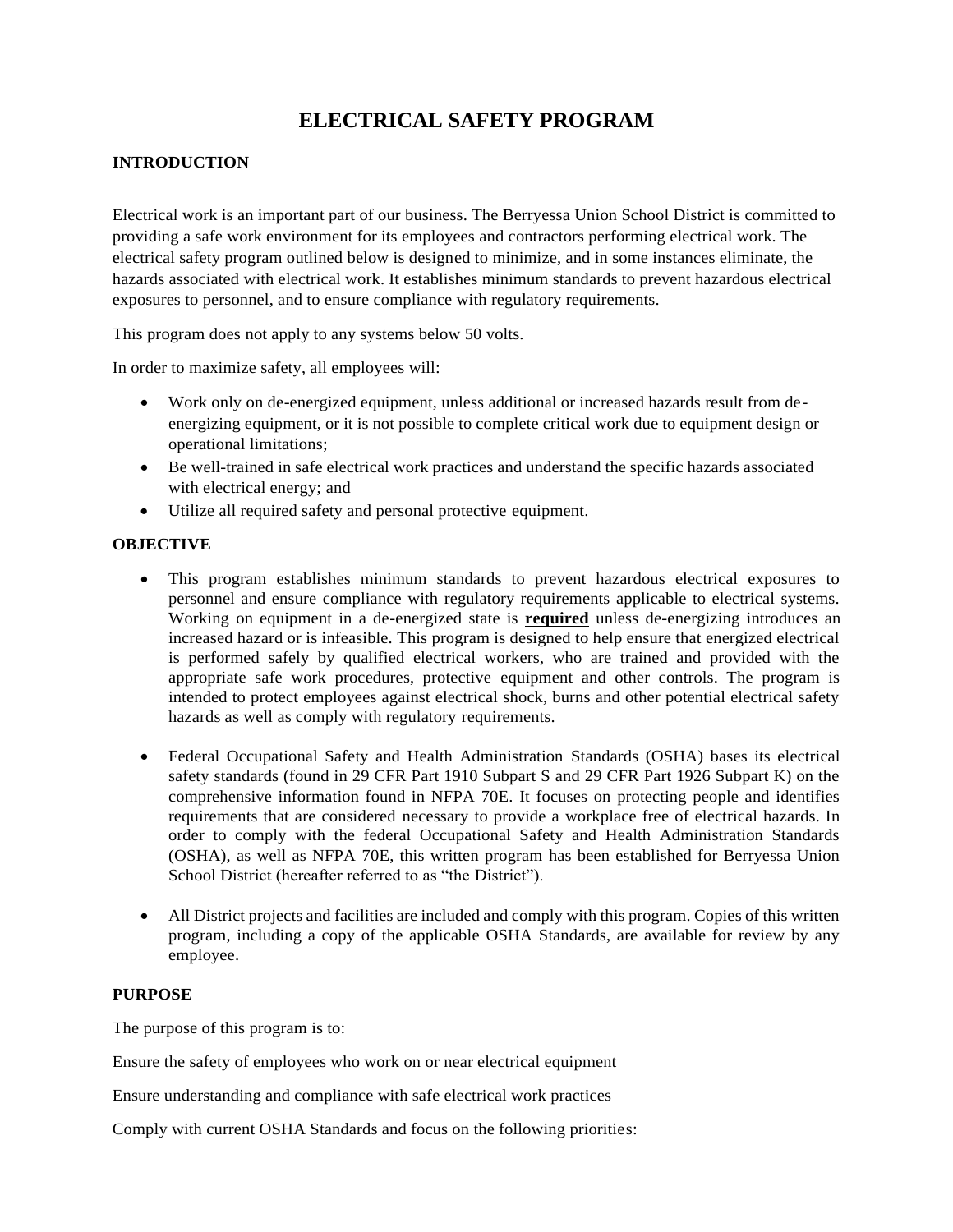- 1. Provide a safety program with defined responsibilities
- 2. Determine the degree of arc flash hazard by qualified personnel
- 3. Use appropriate hazard warnings
- 4. Provide adequate personal protective equipment (PPE) for workers
- 5. Provide documented training to workers on Lockout/Tagout procedures and the hazards of arc flash
- 6. Provide appropriate tools for safe work

The Berryessa Union School District Safety Committee shall assess the overall effectiveness of this program at least annually.

#### **SCOPE**

This program applies to all Berryessa Union School District employees and contractors.

## **RESPONSIBILITIES**

Director of Maintenance, Operations and Transportation (MOT)

- Evaluate work being performed and determine compliance with this program
- Provide or assist in the task of specific training for electrical work qualifications
- Maintenance of training records
- Periodically review and update this written program
- Provide or coordinate general training for work units on the content of this program
- Evaluate the overall effectiveness of the electrical safety program at least annually, and whenever an electrical accident occurs
- Lead by example and promote electrical safety awareness to all employees
- Enforce compliance with the provisions of the electrical safety program
- Ensure employees receive training appropriate to their assigned electrical tasks and maintain documentation of such training
- Develop and maintain a listing of all qualified employees under their supervision
- Ensure employees are provided with, and use appropriate protective equipment

Employees and Contractors should contact Dan Norris, Director of MOT, for clarification of the program or concerns.

#### Employees (Qualified Electrical Workers)

Follow the work practices described in this document, including the use of appropriate protective equipment and tools:

- Attend all training required by this program
- Immediately report any concerns related to electrical safety to supervision
- Do not perform any electrical work without proper training and equipment

Employees are also encouraged to work with safety always in mind, and to exercise the right to stop any work that poses a danger to life and property.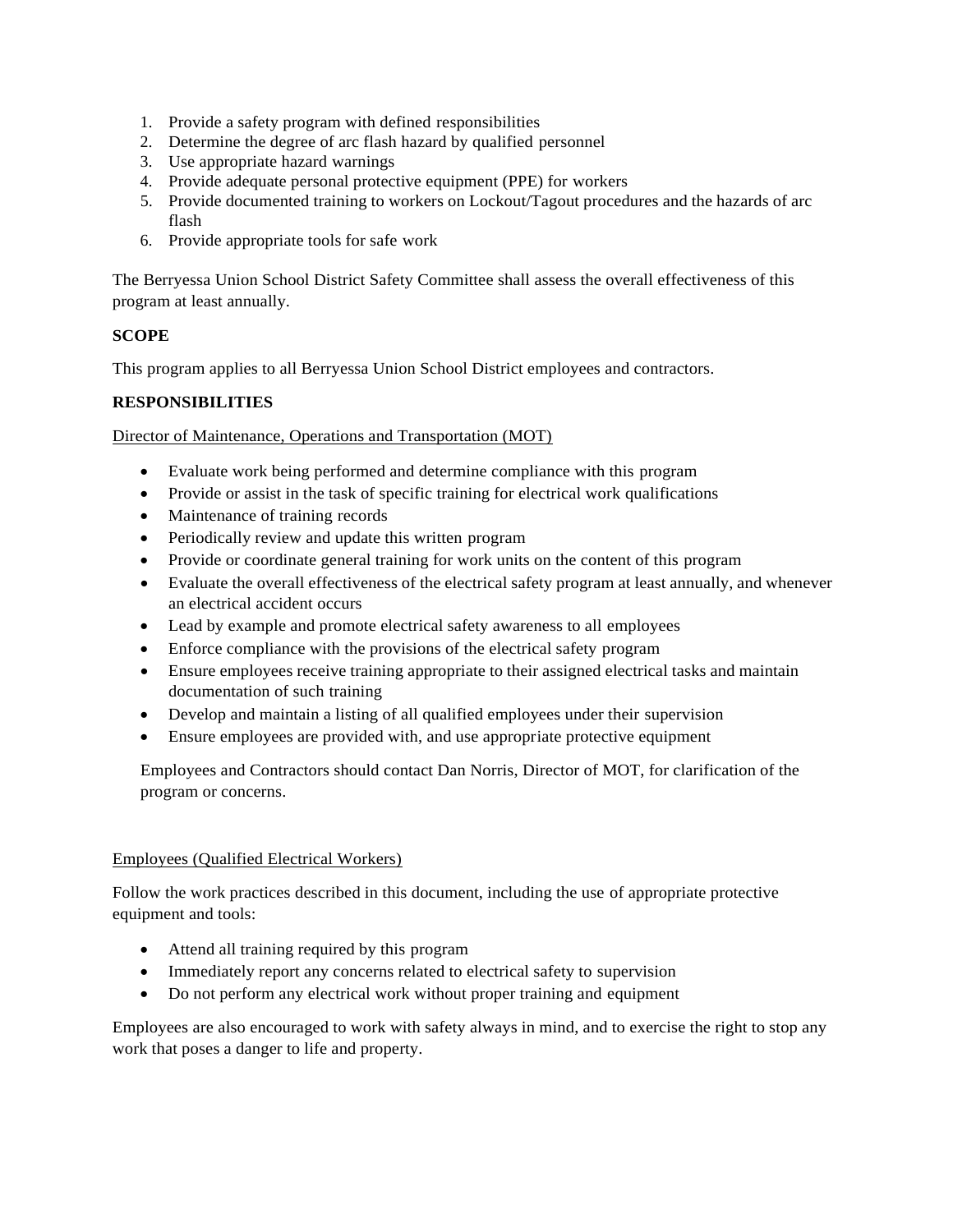#### **TRAINING**

#### Requirements

Employees working on or near energized or potentially energized electrical circuitry shall be trained in energized electrical safe work practices and procedures, and designated as a qualified electrical worker.

#### Qualified Electrical Worker (QEW)

Employees must receive training in avoiding the electrical hazards associated with working on or near exposed energized parts prior to performing energized electrical work. Such training will be provided when the employee is initially assigned to the job. This training will be either provided or coordinated by the Director of Maintenance and Operations. Refresher training will be provided every year, when hazards change, or when new technologies or new types of equipment are introduced to the worker.

The following requirements are to be included in the training of Qualified Electrical Workers (i.e., individuals who have skills and knowledge related to the construction and operation of electrical equipment and installations):

- The Lockout/Tagout Training Program, including safe work practices required to safely deenergize electrical equipment
- Universal electrical safety procedures
- Skills and techniques necessary to distinguish exposed live parts from other parts of electrical equipment
- Selection and use of proper work practices
- Personal protective equipment, tools, insulating and shielding materials, and equipment for working on or near energized parts
- General First Aide training; including contacting emergency personnel

The designation of Qualified Electrical Worker shall be determined by the immediate supervisor upon the employee's successful completion of these requirements.

#### **PERSONAL PROTECTIVE EQUIPMENT**

General Requirements

- Employees working in areas where there are potential electrical hazards must use personal protective equipment (PPE) that is appropriate for the specific work to be performed. The electrical tools and protective equipment must be specifically approved, rated, and tested for the levels of voltage to which an employee may be exposed.
- The district provides personal protective equipment required by this program.
- Employees shall wear nonconductive head protection whenever there is a danger of head injury from electric shock or burns due to contact with electrically live parts, or from flying objects resulting from an electrical explosion.
- Employees shall wear protective equipment for the eyes whenever there is a danger of injury from electric arcs, flashes, or from flying objects resulting from an electrical explosion.
- Employees shall wear rubber-insulating gloves where there is a danger of hand or arm contact with live parts or possible exposure to arc flash burn.
- Where insulated footwear is used as protection against step and touch potential, dielectric overshoes shall be required. Insulated soles shall not be used as primary electrical protection.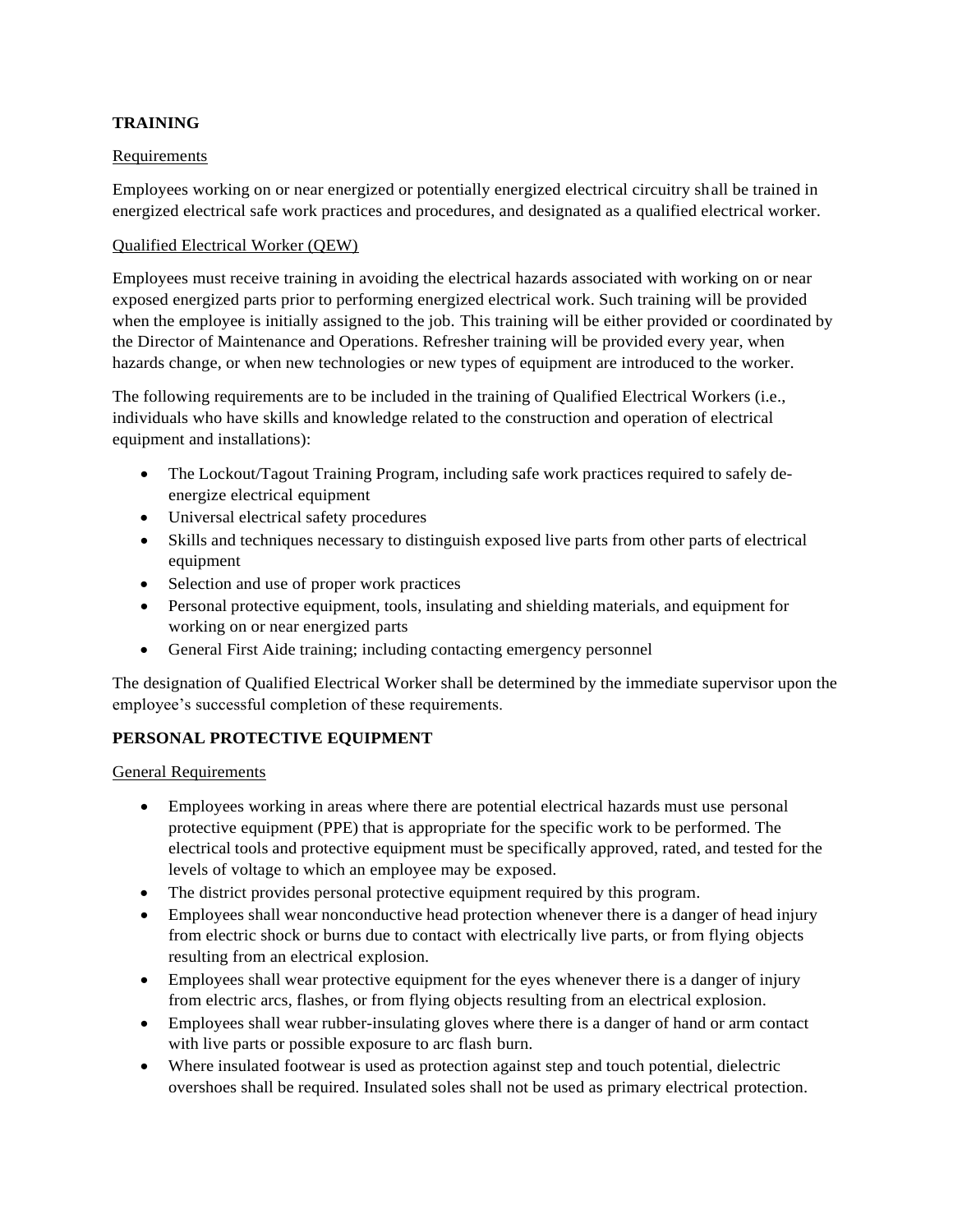- Face shields must have arc rating for electrical work. Safety glasses or goggles must always be worn underneath face shields.
- Additional illumination may be needed when using tinted face shields as protection during electrical work.
- Electrical Protective Equipment must be selected to meet the criteria established by the American Society of Testing and Materials (ASTM) and by the America National Standards Institute (ANSI).
- Insulating equipment made of materials other than rubber shall provide electrical and mechanical protection at least equal to that of rubber equipment.
- PPE must be maintained in a safe, reliable condition and be inspected for damage before each day's use, and immediately following any incident that can reasonably be suspected of having caused damage.
- Employees must use insulated tools and handling equipment that are rated for the voltages to be encountered when working near exposed energized conductors or circuits. Tools and handling equipment should be replaced if the insulating capability is decreased due to damage.
- Fuse handling equipment (insulated for circuit voltage) must be used to remove or install fuses.
- Ropes and hand-lines used near exposed energized parts must be non-conductive.
- Protective shields, barriers or insulating materials must be used to protect each employee from shock, burns, or other electrical injuries that might result from that person's accidentally contacting energized equipment, or where dangerous electric heating or arcing might occur.

#### Flame-Resistant (FR) Apparel

- FR apparel shall be visually inspected before each use. FR apparel that is contaminated or damaged shall not be used. Protective items that become contaminated with grease, oil flammable liquids, or combustible liquids shall not be used.
- The garment manufacturer's instructions for care and maintenance of FR apparel shall be followed.
- When the apparel is worn to protect an employee, it shall cover all ignitable clothing and allow for movement and visibility.
- FR apparel must cover potentially exposed areas as completely as possible. FR shirtsleeves must be fastened and FR shirts/jackets must be closed at the neck.
- Non-melting, flammable garments (i.e., cotton, wool, rayon, silk, or blends of these materials) may be used as under layers beneath FR apparel.
- Fibers that can melt, such as acetate, nylon, polyester, polypropylene, and spandex shall not be permitted in fabric under layers next to skin. (An incidental amount of elastic used on nonmelting fabric underwear or socks shall be permitted.)
- Garments worn as outer layers over FR apparel (i.e., jackets or rainwear) must also be made from FR material.
- Flash suits must permit easy and rapid removal by the user.

## Rubber Insulating Equipment

- Rubber insulating equipment includes protective devices such as gloves, sleeves, blankets, and matting.
- Insulating equipment must be inspected for damage before each day's use and immediately following any incident that could have caused damage.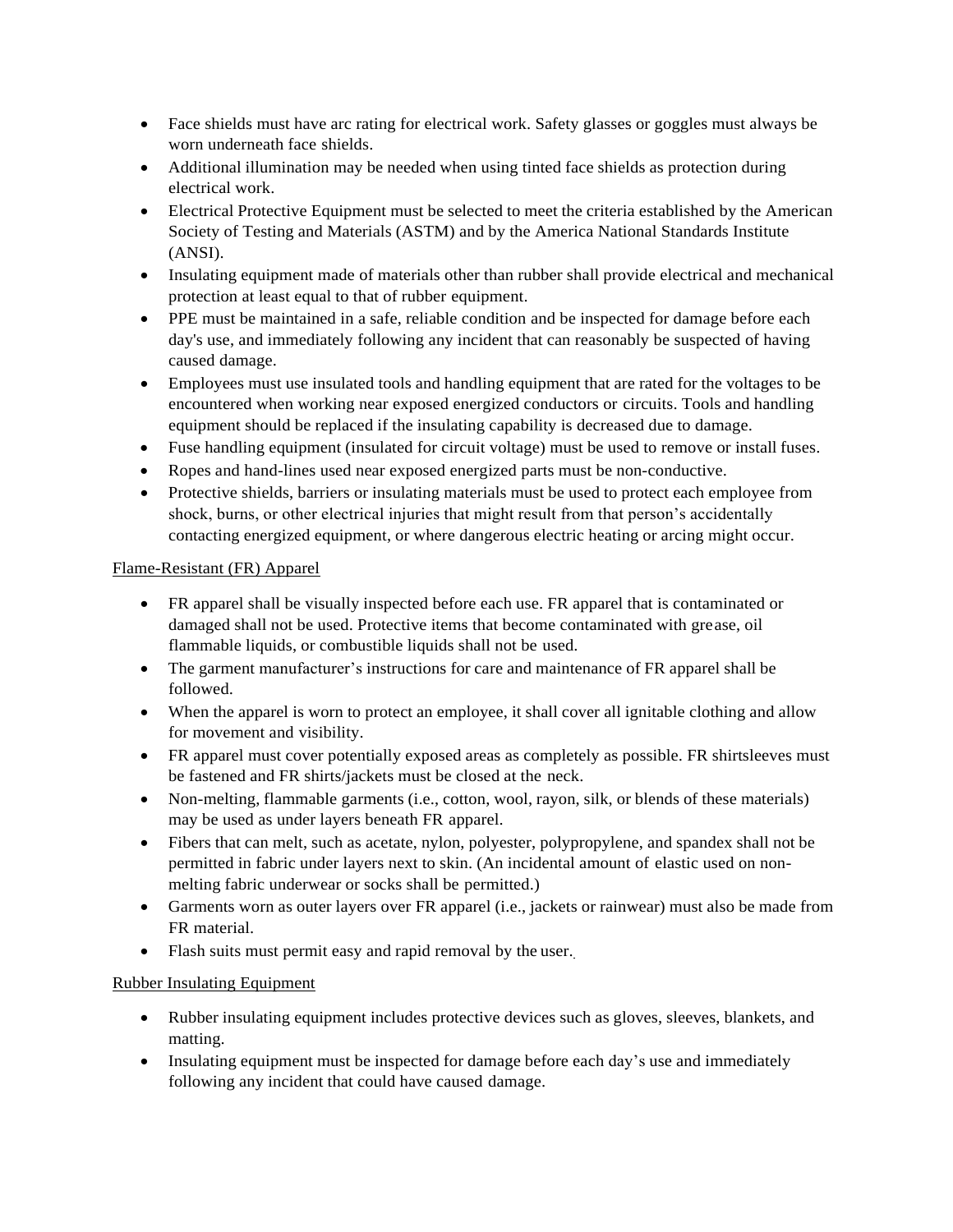- Insulating equipment found to have defects that might affect its insulating properties, must be removed from service until testing indicates that it is acceptable for continued use. This testing must be performed by at least two qualified workers.
- Where the insulating capability of protective equipment is subject to damage during use, the insulating material shall be protected by an outer covering of leather or other appropriate materials.
- Rubber insulating equipment must be tested according to the schedule supplied by the manufacturer.
- Rubber insulating equipment must be stored in an area protected from light, temperature extremes, excessive humidity, ozone, and other substances and conditions that may cause damage.
- Repairs to rubber insulating equipment are not allowed; damaged equipment shall be disposed of, and new equipment acquired.

#### Insulated Tools and Materials

- Only insulated tools and equipment shall be used within the Limited Approach Boundary (see p. 13) of exposed energized parts.
- Insulated tools shall be rated for the voltages on which they are used.
- Insulated tools shall be designed and constructed for the environment to which they are exposed and the manner in which they are used.
- Fuse or fuse holder handling equipment, insulated for the circuit voltage, shall be used to remove or install a fuse if the fuse terminals are energized.
- Ropes and hand-lines used near exposed energized parts shall be nonconductive.
- Portable ladders used for electrical work shall have nonconductive siderails.

## Entry Restrictions

- Barricades shall be used in conjunction with safety signs to prevent or limit access to work areas containing live parts. Conductive barricades shall not be used where they might cause an electrical hazard. Barricades shall be placed no closer than the Limited Approach Boundary.
- If signs and barricades do not provide sufficient protection, an attendant will be assigned to warn and protect pedestrians. The primary duty of the attendant shall be to keep an unqualified person out of the work area where an electrical hazard exists. The attendant shall remain in the area as long as there is a potential exposure to electrical hazards.

## **PORTABLE ELECTRICAL EQUIPMENT AND EXTENSION CORDS**

The following requirements apply to the use of cord-and-plug-connected equipment and flexible cord sets (extension cords):

- Extension cords may only be used to provide temporary power. Extension cords are considered to be temporary wiring, and must also comply with the section on "Temporary Wiring" in this program.
- Portable cord-and-plug-connected equipment and extension cords must be visually inspected before use on any shift for external defects such as loose parts, deformed and missing pins, or damage to outer jacket or insulation, and for possible internal damage such as pinched or crushed outer jacket. Any defective cord or cord-and plug-connected equipment must be removed from service.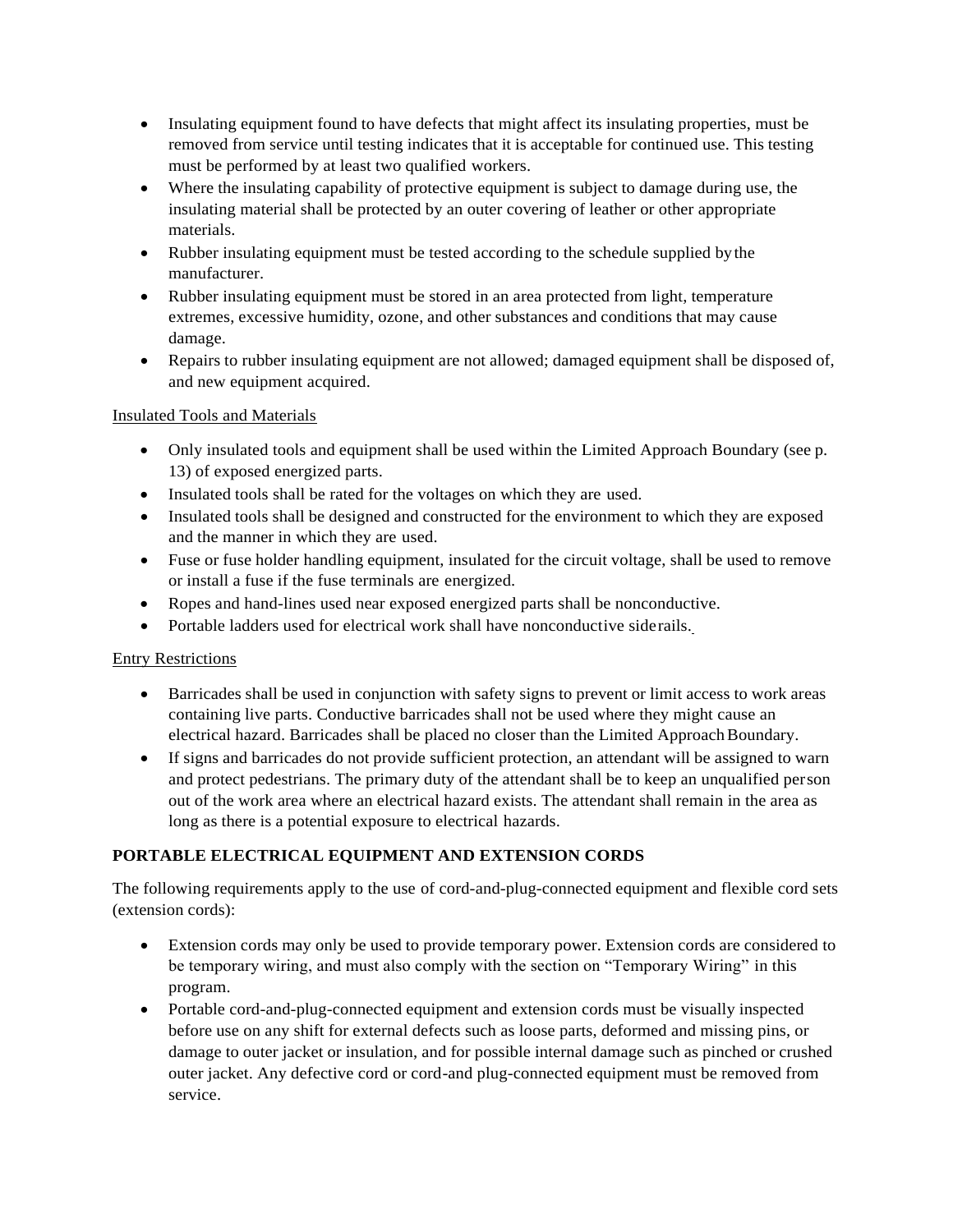- Extension cords must be of the three-wire type. Extension cords and flexible cords must be designed for hard or extra hard usage (for example, types S, ST, and SO). The rating or approval must be visible.
- Job-made extension cords are forbidden per the electrical code.
- Personnel performing work on renovation or construction sites using extension cords, or where work is performed in damp or wet locations, must be provided, and must use, a ground-fault circuit interrupter (GFCI).
- Portable equipment must be handled in a manner that will not cause damage. Flexible electric cords connected to equipment may not be used for raising or lowering the equipment.
- Extension cords must be protected from damage. Sharp corners and projections must be avoided. Flexible cords may not be run through windows or doors unless protected from damage, and then only on a temporary basis. Flexible cords may not be run above ceilings, or inside or through walls, ceilings or floors, and may not be fastened with staples or otherwise hung in such a fashion as to damage the outer jacket or insulation.
- Cords must be covered by a cord protector or tape when they extend into a walkway or other path of travel to avoid creating a trip hazard.
- Extension cords used with grounding-type equipment must contain an equipment grounding conductor (i.e., the cord must accept a three-prong, or grounded plug).
- Attachment plugs and receptacles may not be connected or altered in any way that would interrupt the continuity of the equipment-grounding conductor. Additionally, these devices may not be altered to allow the grounding pole to be inserted into current connector slots. Clipping the grounding prong from an electrical plug is prohibited.
- Flexible cords may only be plugged into grounded receptacles. The continuity of the ground in a two-prong outlet must be verified before use. If an ungrounded receptacle is identified, it shall be reported for corrective action.
- All portable electric equipment and flexible cords used in highly conductive work locations, such as those with water or other conductive liquids, or in places where employees are likely to contact water or conductive liquids, must be approved for those locations.
- Employee's hands must be dry when plugging and unplugging flexible cords and cord-and-plug connected equipment if energized equipment is involved.
- If the connection could provide a conducting path to employees hands (for example, if a cord connector is wet from being immersed in water), the energized plug and receptacle connections must be handled only with insulating protective equipment.
- Locking type connectors must be properly locked into the connector.
- Lamps for general illumination must be protected from breakage, and metal shell sockets must be grounded.
- Temporary lights must not be suspended by their cords unless they have been designed for this purpose.
- Portable lighting used in wet or conductive locations, such as tanks or boilers, must be operated at no more than 12 volts or must be protected by GFCIs.

## **TEMPORARY WIRING**

Temporary electrical power and lighting installations of 600 volts or less, including flexible cords, cables, and extension cords, may only be used during and for renovation, maintenance, repair, or experimental work. The duration for temporary wiring used for decorative lighting for special events and similar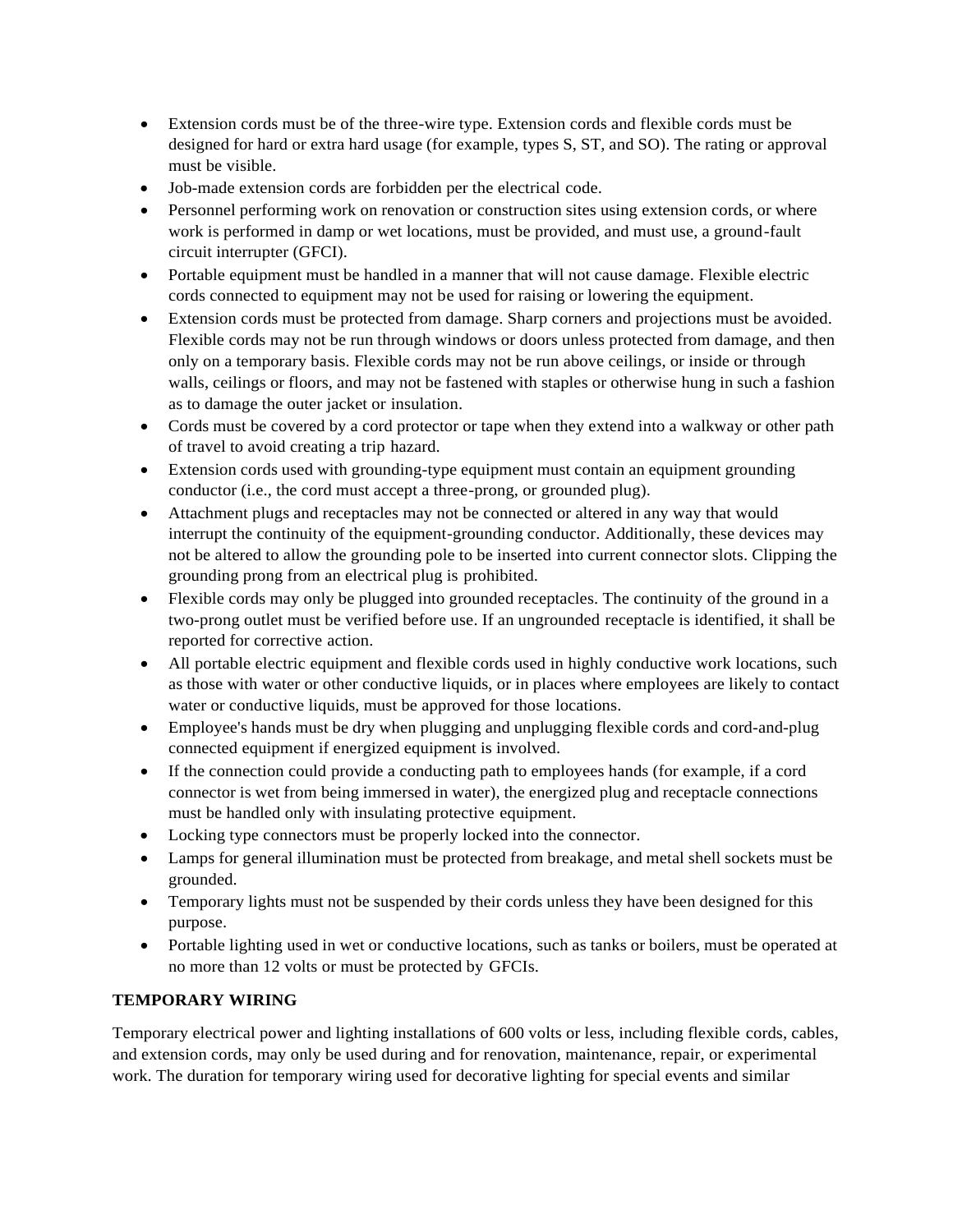purposes may not exceed 90 days, and no extension cords shall be used for this purpose. The following additional requirements apply:

- Ground-fault protection (or GFCI) must be provided on all temporary-wiring circuits, including extension cords, used on construction sites.
- In general, all equipment and tools connected by cord-and-plug must be grounded. Doubleinsulated tools and appliances with two-prong plugs are acceptable.
- Feeders must originate in an approved distribution center, such as a panel board, that is rated for the voltages and currents the system is expected to carry.
- Branch circuits must originate in an approved power outlet or panel board.
- Neither bare conductors nor single wire earth returns may be used for the wiring of any temporary circuit.
- Receptacles must be of the grounding type. Unless installed in a complete metallic raceway, each branch circuit must contain a separate equipment-grounding conductor, and all receptacles must be electrically connected to the grounding conductor.
- Flexible cords and cables must be of an approved type and suitable for the location and intended use. They may only be used for pendants, wiring of fixtures, connection of portable lamps or appliances, elevators, hoists, connection of stationary equipment where frequently interchanged, prevention of transmission of noise or vibration, data processing cables, or where needed to permit maintenance or repair. They may not be used as a substitute for fixed wiring, run through holes in walls, ceilings or floors, run through doorways, windows or similar openings, attached to building surfaces, or concealed behind building walls, ceilings or floors.
- Suitable disconnecting switches or plug connects must be installed.
- Lamps for general illumination must be protected from accidental contact or damage, either by elevating the fixture or by providing a suitable guard. Hand lamps supplied by flexible cord must be equipped with a handle of molded composition or other approved material, and must be equipped with a substantial bulb guard.
- Flexible cords and cables must be protected from accidental damage. Sharp corners and projections are to be avoided. Flexible cords and cables must be protected from damage when they pass through doorways or other pinch points.

## **WET AREAS**

Work in wet or damp work locations (i.e., areas surrounded or near water or other liquids) should not be performed unless it is absolutely critical. Electrical work should be postponed until the liquid can be cleaned up. The following special precautions must be incorporated while performing work in damp locations:

- Only use electrical cords that have GFCIs
- Place a dry barrier over any wet or damp work surface
- Do not work in areas where there is standing water
- Remove standing water before beginning work
- Do not use electrical extension cords in wet or damp locations
- Keep electrical cords away from standing water

## **WORKING ON DE-ENERGIZED EQUIPMENT**

Electrically Safe Condition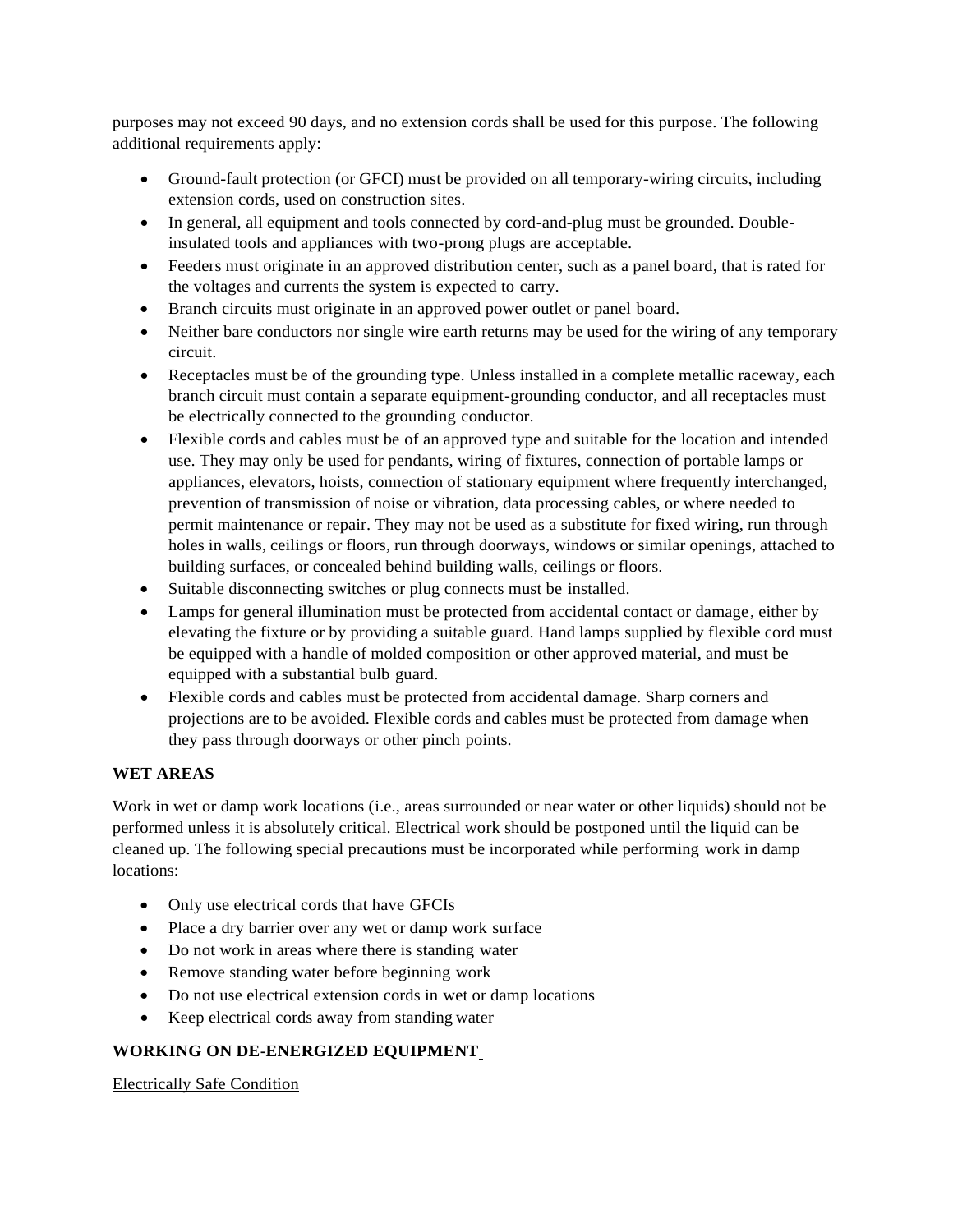The most important principle of electrical safety is to assume all electric circuits are energized unless each involved worker ensures they are not. Every circuit and conductor must be tested every time work is done on them. Proper PPE must be worn until the equipment is proven to be de-energized.

- Voltage rated gloves and leather protectors must be worn.
- Electrically insulated shoes should be worn.
- Approved insulating mats must be used.
- Safety glasses must be worn.
- The required Arc Flash PPE must also be worn.

There are six steps to ensure conditions for electrically safe work:

- 1. Identify all sources of power to the equipment. Check applicable up-to-date drawings, diagrams, and identification tags.
- 2. Remove the load current, and then open the disconnecting devices for each power source.
- 3. Where possible, visually verify that blades of disconnecting devices are fully open or that drawout type circuit breakers are fully withdrawn.
- 4. Apply lockout/tagout devices in accordance with a formal, written policy.
- 5. Test each phase conductor or circuit part with an adequately rated voltage detector to verify that the equipment is de-energized. Test each phase conductor or circuit part both phase-to-phase and phase-to-ground. Check the voltage detector before and after each test to be sure it is working.
- 6. Properly ground all possible sources of induced voltage and stored electric energy (such as capacitors) before touching. If conductors or circuit parts that are being de-energized could contact other exposed conductors or circuit parts, apply ground-connecting devices rated for the available fault current.

The process of de-energizing is "live" work and can result in an arc flash due to equipment failure. When de-energizing, follow the procedures described in "Working On or Near Energized Equipment" (see below).

#### Lockout/Tagout Program

All electrical workers will be trained on, and follow the requirements of the district's Lockout/ Tagout program. This is a prerequisite for any electrical work. (For work performed as part of a Facilities Planning/Facilities Improvement project, the contractor will provide verification of a Lockout/Tagout program to the Director.)

## **VEHICULAR AND MECHANICAL EQUIPMENT**

No district personnel shall use vehicular or mechanical equipment (e.g., portable lifts) within 50 feet of overhead transmission, distribution, or power substation.

## **WORKING ON OR NEAR ENERGIZED EQUIPMENT**

Working on live circuits means actually touching energized parts, while working near live circuits means working close enough to energized parts to pose a risk even though work is done on de-energized parts. Common tasks where there may be a need to work on or near live circuits include:

- Taking voltage measurements
- Opening and closing disconnects and breakers
- Racking breakers on and off the bus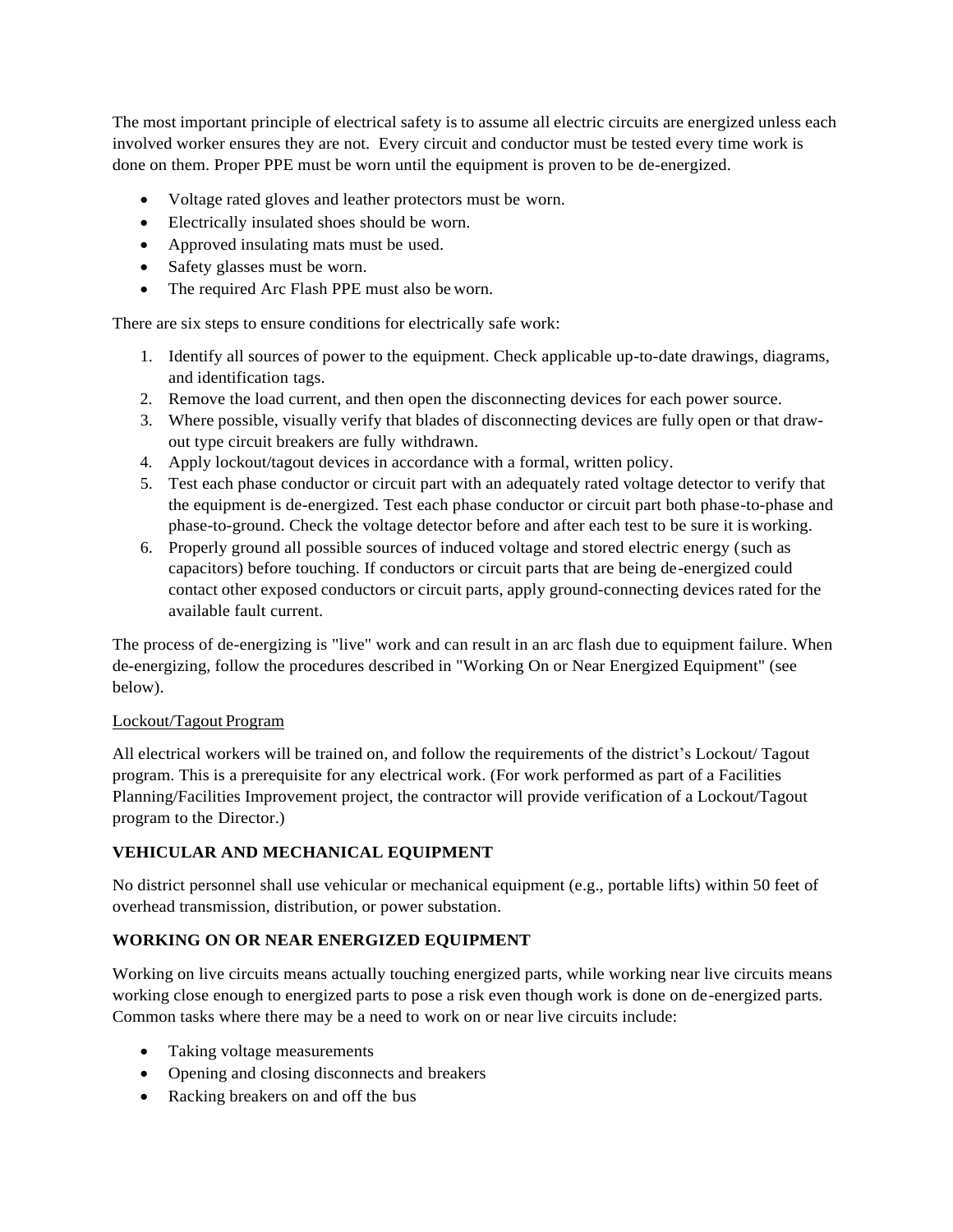- Removing panels and dead fronts
- Opening electric equipment doors for inspection

When opening and closing disconnects, use the left-hand rule when possible (stand to the right side of the equipment and operate the disconnect switch with the left hand**). It is imperative that workers ensure that only one hand is in contact with the equipment.**

### Energized Electrical Work Permit

- If live parts are not placed in an electrically safe condition, work to be performed shall be considered energized electrical work and shall be performed by written permit only by the Director of MOT.
- Work related to testing, troubleshooting, and voltage measuring may be completed without a permit provided appropriate safe work practices and PPE are used.
- The permit must be originated by the qualified electrical worker.
- Energized Work Permits shall be submitted to the appropriate supervisor.
- The permit must be posted in an appropriate location where the energized work is taking place for the duration of the task.

#### Approach Distances to Exposed Live Parts

The National Fire Protection Association (NFPA) defines three approach distances for shock hazards and one for arc flash.

The **Limited Approach Boundary** is the distance from an exposed live part within which a shock hazard exists.

The **Restricted Approach Boundary** is the closest distance to exposed live parts a qualified person can approach without proper PPE and tools. Inside this boundary, accidental movement can put a part of the body or conductive tools in contact with live parts or inside the prohibited approach boundary. To cross the Restricted Approach Boundary, the qualified person must:

- 1. Have an energized work permit that is approved by the supervisor or manager responsible for the safety plan.
- 2. Use PPE suitable for working near exposed lived parts and rated for the voltage and energy level involved.
- 3. Be certain that no part of the body enters the prohibited space.
- 4. Minimize the risk from unintended movement by keeping as much of the body as possible out of the restricted space; body parts in the restricted space should be protected.

The **Prohibited Approach Boundary** is the minimum approach distance to exposed live parts to prevent flashover or arcing. Approaching any closer is comparable to making direct contact with a live part. To cross the Prohibited Approach Boundary, the qualified person must:

- 1. Have specified training to work on exposed live parts
- 2. Have a plan with proper written work procedures and that justifies the need to work that close;
- 3. Provide a risk analysis that includes the competency of the workers
- 4. Have (2) and (3) approved by authorized management, and documented through the issuance of an Energized Electrical Work permit
- 5. Use PPE appropriate for working near exposed live parts and rated for the voltage and energy level involved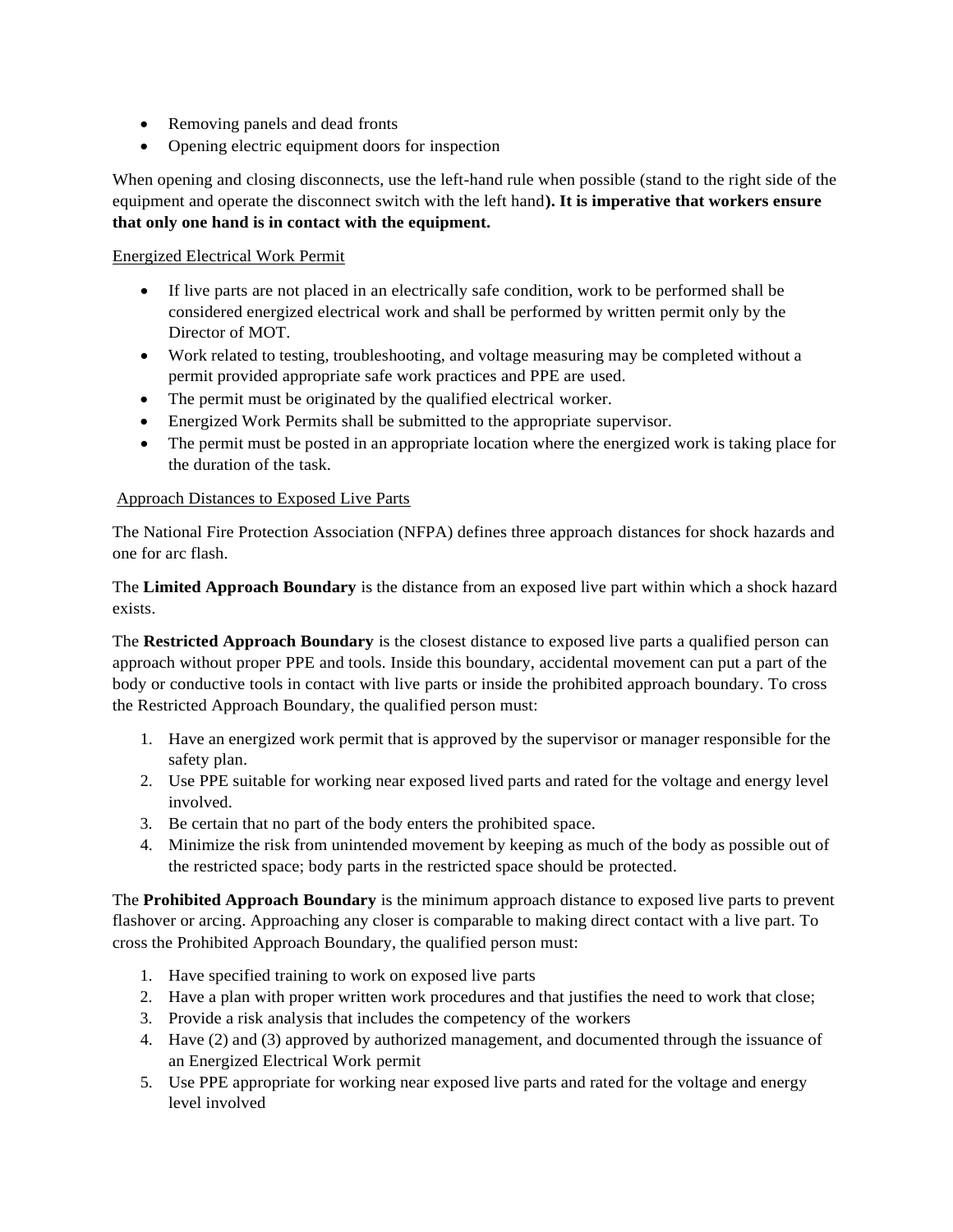The **Flash Protection Boundary** is the approach limit at a distance from exposed live parts within which a person could receive a second-degree burn if an electrical arc flash were to occur. To cross the Flash Protection Boundary, the qualified person must:

- 1. Use PPE appropriate for working near exposed live parts and rated for the voltage and energy level involved.
- 2. For systems of 600 volts and less, the flash protection boundary is 4 feet, based on an available bolted fault current of 50 kA and a clearing time of 6 cycles for the circuit breaker to act, or any combination of fault currents and clearing times not exceeding 300 kA cycles.
- 3. When working on de-energized parts and inside the flash protection boundary for nearby live exposed parts:

If the parts cannot be de-energized, use barriers such as insulated blankets to protect against accidental contact or wear proper PPE.

## Other Precautions

- Employees shall not reach blindly into areas that might contain exposed live parts.
- Employees shall not enter spaces containing live parts unless illumination is provided that allows the work to be performed safely.
- Conductive articles of jewelry and clothing (including, but not limited to, watchbands, bracelets, rings, key chains, necklaces, metalized aprons, cloth with conductive thread, metal headgear, or metal frame glasses) shall not be worn where they present an electrical contact hazard with exposed live parts.
- Conductive materials, tools, and equipment that are in contact with any part of an employee's body shall be handled in a manner that prevents accidental contact with live parts. Such materials and equipment include, but are not limited to long conductive objects such as ducts, pipes, tubes, conductive hose and rope, metal-lined rules and scales, steel tapes, pulling lines, metal scaffold parts, structural members, and chains.
- When an employee works in a confined or enclosed space (such as a manhole or vault) that contains exposed live parts, the employee shall use protective shields, barriers, or insulating materials as necessary to avoid contact with these parts. Doors, hinged panels, and the like shall be secured to prevent them from swinging into employees (Refer to the Confined Space Program).

## **ENERGIZED ELECTRICAL EQUIPMENT SAFETY PROGRAM**

#### Equipment Labeling

Switchboards, panel boards, industrial control panels, and motor control centers must be labeled to warn workers of potential electric arc flash hazards.

- The term Industrial Control Panel covers every enclosure that may contain exposed energized conductors or components.
- Marking (labeling) is intended to reduce the occurrence of serious injury or death due to arcing faults to workers working on or near energized electrical equipment.
- Markings (labels) shall be located so they are visible to personnel before examination, adjustment, servicing, or maintenance of the equipment.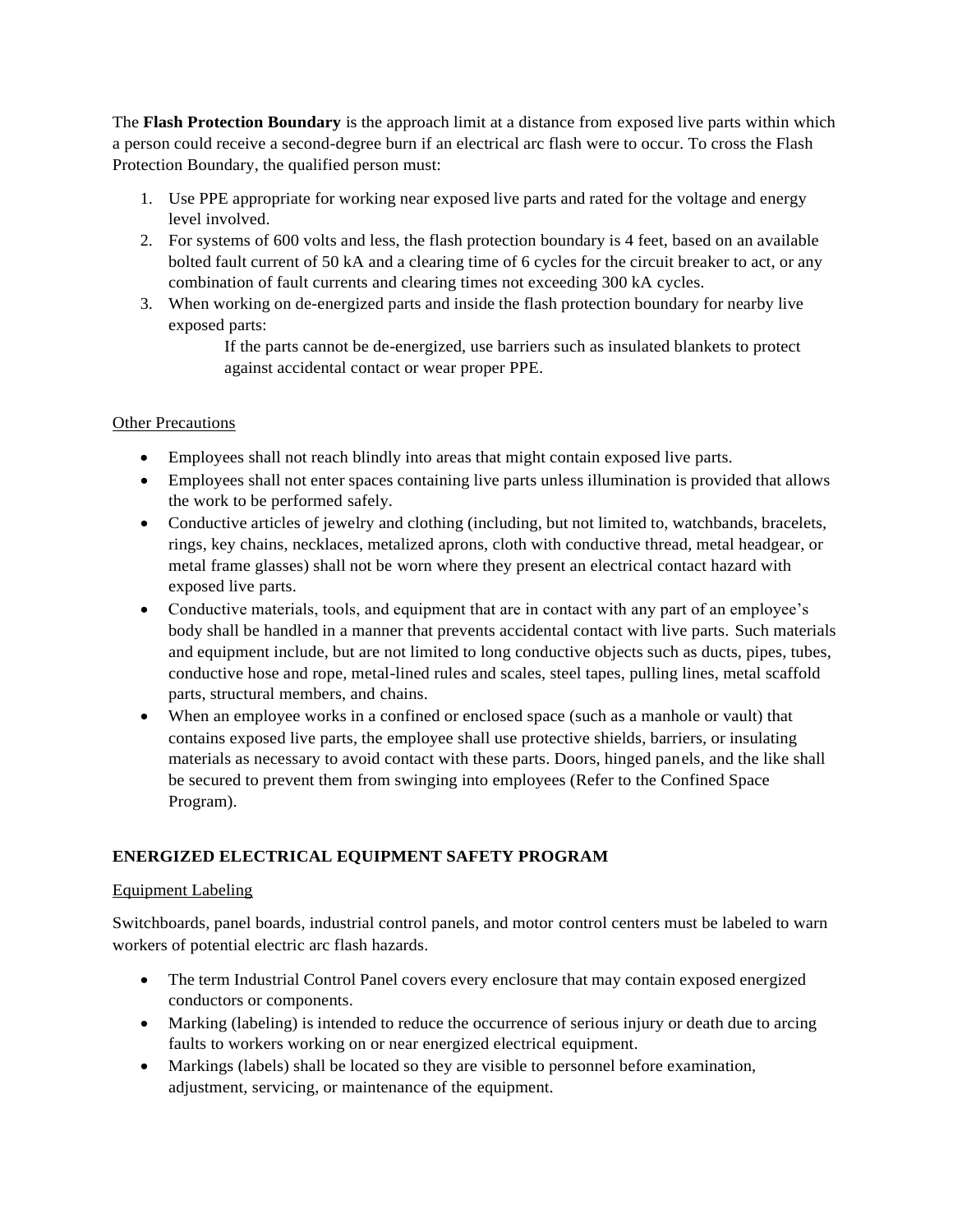• The DANGER label in Figure 1 (or its equivalent) shall be used when information is not presently available. This is the minimum NEC 110.16 requirement.



*Figure 1 - Minimum Required Labeling*

The **DANGER** label should remind a qualified worker who intends to open the equipment for analysis or work that:

- Electric arc flash hazard exists
- Power shall be turned off before opening
- All requirements of NFPA 70E for safe work practices must be followed, and to wear appropriate personal protective equipment (PPE) for the specific hazard

The second **DANGER** label in Figure 2 (or its equivalent) shall be used when a qualified electrical worker or electrical engineer determines the values of the shock and flash protection information.



*Figure 2 - The Preferred Label*

When arc flash and shock data are available for industrial control panels, labels shall include information on flash hazard boundary, the hazard category, required PPE, minimum arc rating, limited approach distances, restricted approach distances and prohibited approach distances.

An unqualified person must not be near open energized equipment.

#### **CONTRACTOR EMPLOYEES**

- Safety programs used by contractors must meet or exceed all applicable guidelines of this Electrical Safety Program.
- Contractors are required to comply with applicable Safety and Health regulations such as OSHA, NFPA, and EPA.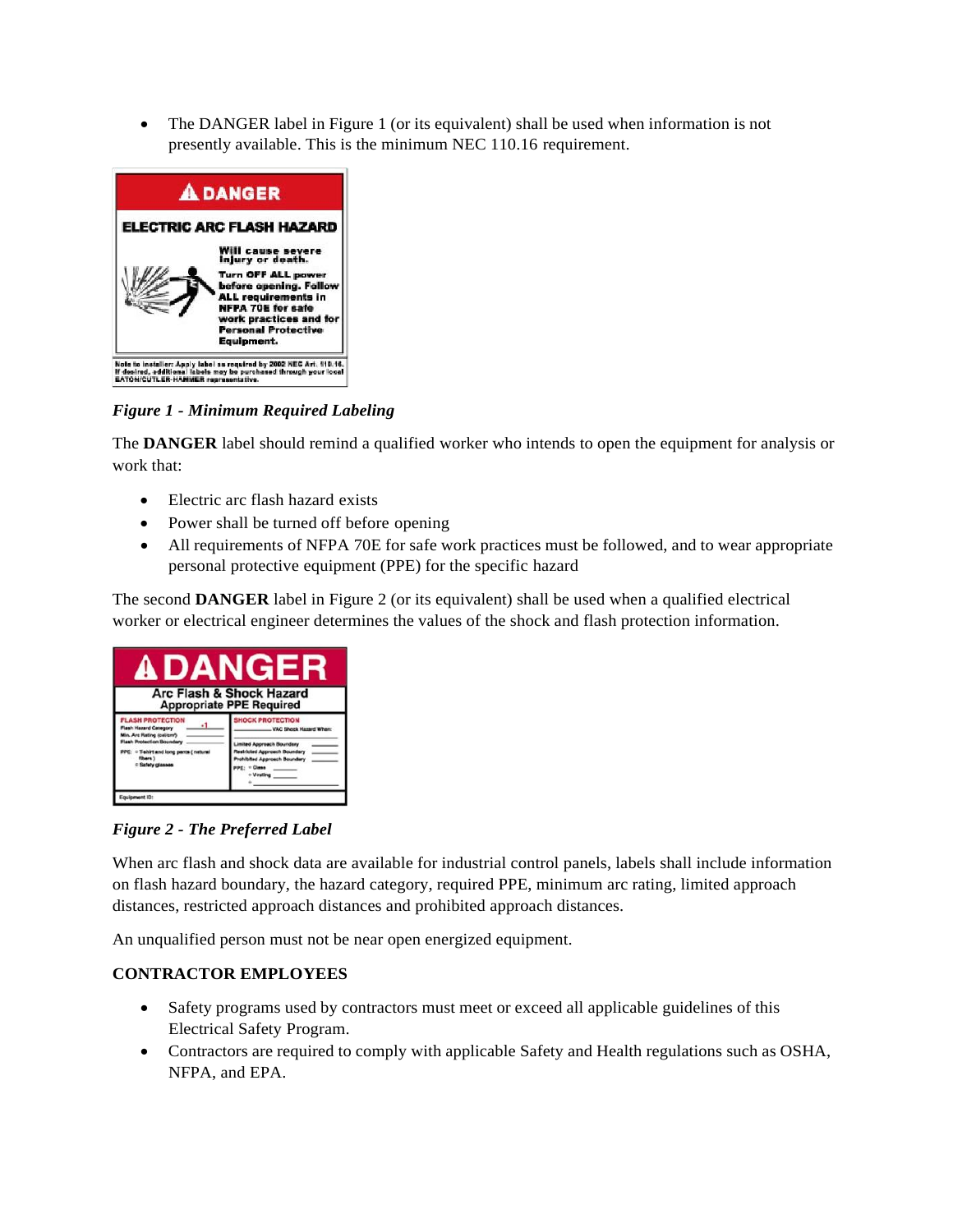Contractors may be required to submit copies of their safety program to the manager upon request.

## **APPENDIX A**

#### **Arc Flash Hazards**

#### *Implementation Procedures*

Immediately place minimum required danger labels on equipment that is required to be labeled by NEC 110.16 (see Figure 1).

Until an arc flash hazard analysis can be made, a qualified Electrical Worker using NFPA Table 130.7(C)(9)—*Hazard/Risk Category Classifications and Use of Rubber Insulated Gloves and Insulated and Insulating Hand Tools*—shall for each situation:

- 1. Determine the hazard/risk category
- 2. Determine the requirements for the use of V-rated gloves, where V-rated are defined as gloves are gloves rated and tested for the maximum line-to-line voltage upon which work will be done
- 3. Determine the requirements for the use of V-rated tools, where V-rated are defined as tools rated and tested for the maximum line-to-line voltage upon which work will be done

#### Arc Flash Hazard Analysis

The district will ensure that a flash hazard analysis is completed as required by NFPA.

- 1. The arc flash hazard analysis shall only be completed by a licensed electrical engineer.
- 2. The arc flash hazard analysis shall be completed on all major electrical system upgrades or renovations.
- 3. The arc flash hazard analysis shall be done for all new electrical system installations.
- 4. The district will prioritize arc flash hazard analysis for cases where:
	- Some equipment may be old, or possibly in poor condition, creating a greater potential for flashover.
	- Equipment requires greater than average maintenance.
	- Frequent use of high hazard/risk category personal protective equipment during the conduct of maintenance; qualified electrical workers are frequently wearing high hazard/risk PPE.

An Arc Flash Hazard analysis will be performed for any equipment where employees might approach an exposed electrical conductor or a circuit part that has not been put in an electrically safe condition.

An arc flash hazard analysis includes the following actions:

- 1. Collect data on the facility's power distribution system:
	- a. Arrangement of components on a one-line drawing with nameplate specifications of every device
	- b. Lengths and cross-section area of all cables
- 2. Contact the electric utility for information including the minimum and maximum fault currents that can be expected at the entrance to the facility
- 3. Conduct a short circuit analysis followed by a coordination study
- 4. Feed the resultant data into the NFPA 70E-2000 or IEEE Standard 1584-2002 equations